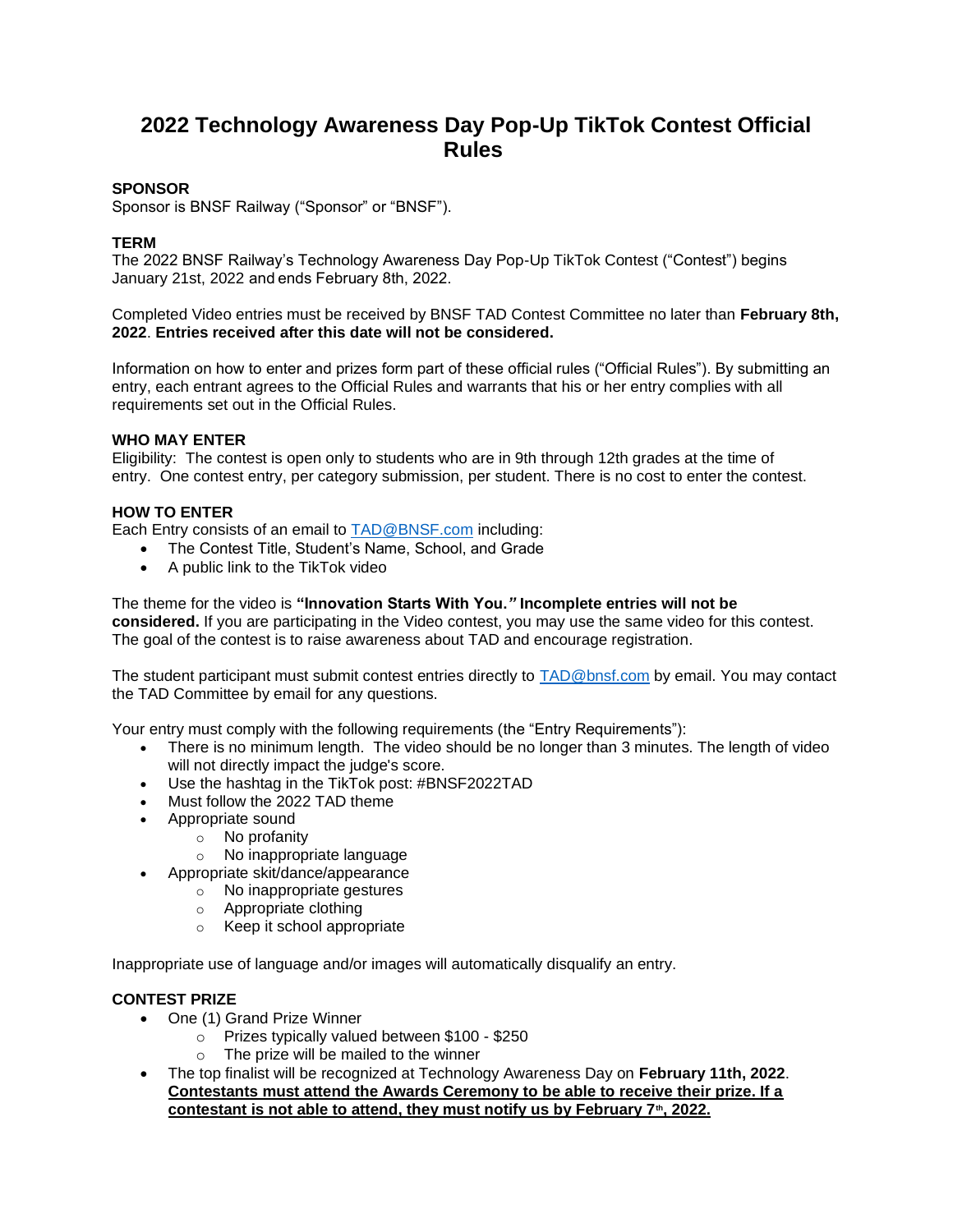- No prize transfer or assignment by winner permitted. No cash equivalent will be provided. Sponsor reserves the right to substitute the prize in the event of unavailability.
- Odds of winning depend on the number of eligible entries received

## **JUDGING CRITERIA AND CONDITIONS**

Judges will select the top entries by applying the following criteria ("Judging Criteria"):

- 1. Most number of likes on TikTok (100%)
- 2. Followed entry requirements

Decisions of the Judges are final.

This contest is in no way sponsored, endorsed, or administered by, or associated with TikTok.

Each Entry must be developed with limited guidance from others.

Each Entry must be a single work of original material taken by the Contest entrant.

By entering the Contest, entrant represents, acknowledges and warrants that the submitted Video and Essay are original works created solely by the entrant and that no other party has any right, title, claim or interest in the Video.

Though you retain copyright on each video submitted, the video(s) submitted will not be returned or acknowledged.

Obscene, provocative, inappropriate use of language, or otherwise objectionable content will not be considered, and such determination is solely at the discretion of Sponsor.

The entries will be judged in accordance with the Judging Criteria, as defined below.

All entries must be submitted and received by January 28th, 2022. Proof of submission is not proof of receipt.

## **LICENSE**

Each entrant retains the copyright to his/her Video, but explicitly grants Sponsor, its licensees, affiliates and their designees (collectively, the "Authorized Parties") an irrevocable, non-exclusive license for the duration of copyright to use each Video for advertising, marketing, and promotional purposes, in any and all media now known or hereafter created, including but not limited to publication in catalogs, brochures, blogs, and websites, at Authorized Parties' discretion, without additional consideration, notification, permission to entrant or any third party.

## **LIMITATION OF LIABILITY**

By participating, participants agree to release, discharge and hold harmless BNSF Railway, TikTok, and its partners, affiliates, subsidiaries, tour operators, agents and their employees, officers, directors, and representatives from any claims, losses, and damages arising out of their participation in this Contest or any Contest-related activities and the acceptance and use, misuse, or possession of any prize awarded hereunder.

BNSF Railway assumes no responsibility for any error, omission, interruption, deletion, defect, or delay in operation or transmission; communications line failure; theft or destruction of or unauthorized access to Contest entries or entry forms; or alteration of entries or entry forms. BNSF is not responsible for any problems with or technical malfunction of any telephone network or lines, computer online systems, servers or providers, computer equipment, software, failure of any e-mail entry to be received on account of technical problems or traffic congestion on the Internet or at any Web site, human errors of any kind, or any combination thereof, including any injury or damage to entrants' or any other persons' computers related to or resulting from participation, uploading or downloading of any materials related to in this Contest.

## **CONDITIONS**

## THIS CONTEST IS VOID WHERE PROHIBITED.

Participants also agree (a) to be bound by these Official Rules and (b) that the decisions of the Judges are final on all matters relating to the Contest. In the event that the selected winner(s) of any prize are/is